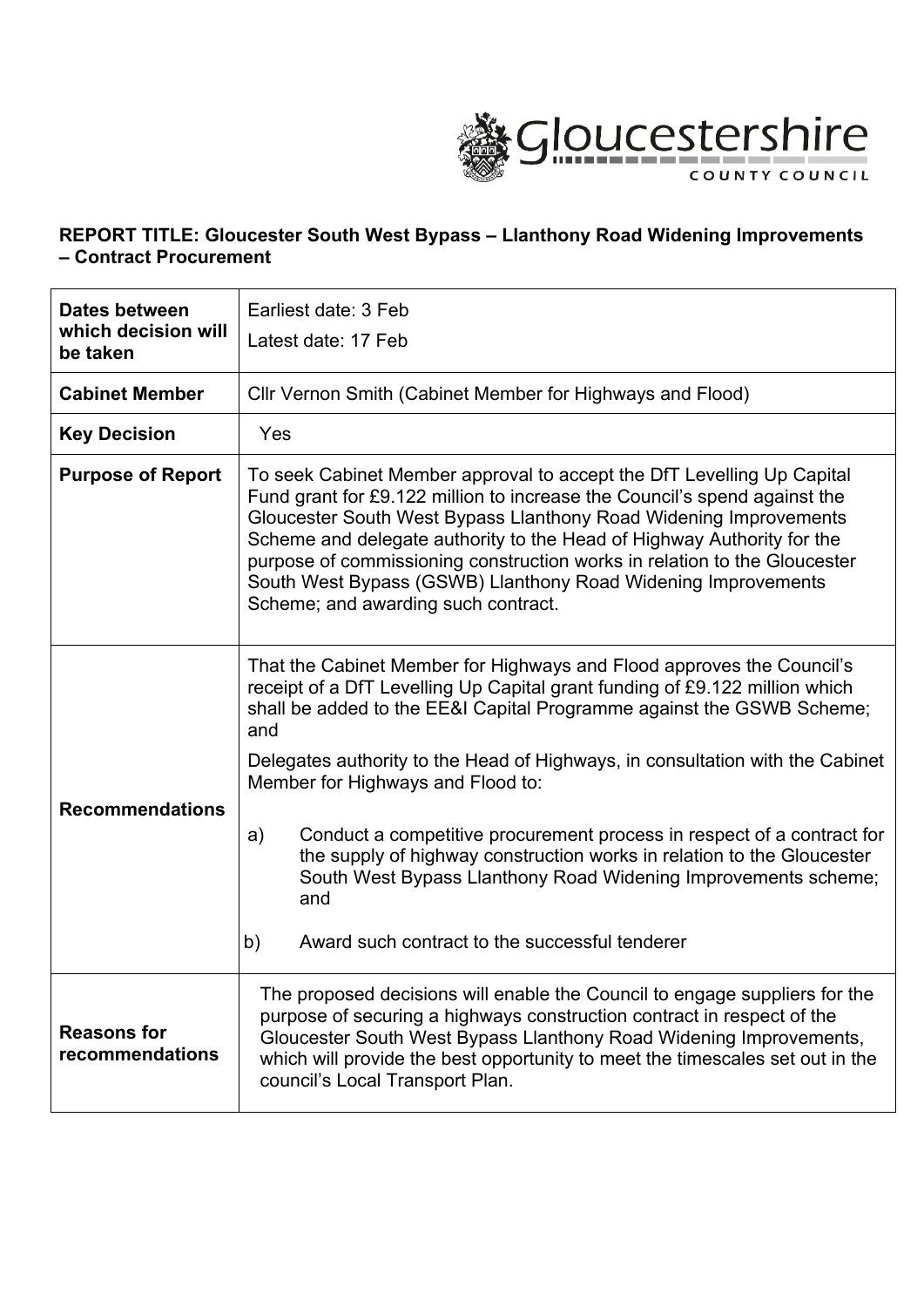| <b>Resource</b><br><b>Implications</b> | The Gloucester South-West Bypass Llanthony Road Widening Improvements<br>Scheme is currently estimated to cost in the region of £11,562,848 which will<br>be funded from the following funding sources:<br>• The GFirst LEP Growth Deal - £2,000,000<br>Section 106 Contributions - £128,172<br>$\bullet$<br>• DFT Levelling Up Fund - £9,122,000<br>DFT Block Grant - £312,676<br>The Llanthony Road Widening Improvements scheme required the purchase<br>of third-party land and buildings to enable the widening to take place. The<br>land in question is now in ownership of GCC.<br>As stated in the County Council's Constitution, 'Directors are responsible for<br>ensuring that variations in capital project estimates that occur during the<br>course of a contract are contained within the resources allocated to that<br>service'. The scheme's costs will be monitored and managed accordingly. |
|----------------------------------------|------------------------------------------------------------------------------------------------------------------------------------------------------------------------------------------------------------------------------------------------------------------------------------------------------------------------------------------------------------------------------------------------------------------------------------------------------------------------------------------------------------------------------------------------------------------------------------------------------------------------------------------------------------------------------------------------------------------------------------------------------------------------------------------------------------------------------------------------------------------------------------------------------------------|
| <b>Background</b><br><b>Documents</b>  | • Gloucestershire's adopted Local Transport Plan<br>http://www.gloucestershire.gov.uk/ltp3                                                                                                                                                                                                                                                                                                                                                                                                                                                                                                                                                                                                                                                                                                                                                                                                                       |
|                                        | The GSWB Full Business Case                                                                                                                                                                                                                                                                                                                                                                                                                                                                                                                                                                                                                                                                                                                                                                                                                                                                                      |
|                                        | https://www.gloucestershire.gov.uk/highways/major-projects-list/gloucester-<br>south-west-bypass-gswb-llanthony-road-widening/                                                                                                                                                                                                                                                                                                                                                                                                                                                                                                                                                                                                                                                                                                                                                                                   |
| <b>Statutory Authority</b>             | Highways Act 1980                                                                                                                                                                                                                                                                                                                                                                                                                                                                                                                                                                                                                                                                                                                                                                                                                                                                                                |
|                                        | Road Traffic Regulation Act 1984                                                                                                                                                                                                                                                                                                                                                                                                                                                                                                                                                                                                                                                                                                                                                                                                                                                                                 |
|                                        | <b>Traffic Management Act 2004</b>                                                                                                                                                                                                                                                                                                                                                                                                                                                                                                                                                                                                                                                                                                                                                                                                                                                                               |
|                                        | Local Transport Act 2008                                                                                                                                                                                                                                                                                                                                                                                                                                                                                                                                                                                                                                                                                                                                                                                                                                                                                         |
|                                        | Growth and Infrastructure Act 2013                                                                                                                                                                                                                                                                                                                                                                                                                                                                                                                                                                                                                                                                                                                                                                                                                                                                               |
|                                        | Infrastructure Act 2015                                                                                                                                                                                                                                                                                                                                                                                                                                                                                                                                                                                                                                                                                                                                                                                                                                                                                          |
| <b>Divisional</b><br>Councillor(s)     | <b>Cllr Pam Tracy</b>                                                                                                                                                                                                                                                                                                                                                                                                                                                                                                                                                                                                                                                                                                                                                                                                                                                                                            |
| <b>Officer</b>                         | Any representations should be sent to:                                                                                                                                                                                                                                                                                                                                                                                                                                                                                                                                                                                                                                                                                                                                                                                                                                                                           |
|                                        | Kath Haworth – Head of Highway Authority<br>Kathryn.Haworth@gloucestershire.gov.uk<br>01452 328792                                                                                                                                                                                                                                                                                                                                                                                                                                                                                                                                                                                                                                                                                                                                                                                                               |
|                                        | By 5pm on Monday 24 January 2022                                                                                                                                                                                                                                                                                                                                                                                                                                                                                                                                                                                                                                                                                                                                                                                                                                                                                 |
| <b>Timeline</b>                        | Priory Access construction works - March 2021<br>Public inquiry decision - April 2021<br>Bat Survey - May 2021<br>Detailed Design Completion - Summer 2021                                                                                                                                                                                                                                                                                                                                                                                                                                                                                                                                                                                                                                                                                                                                                       |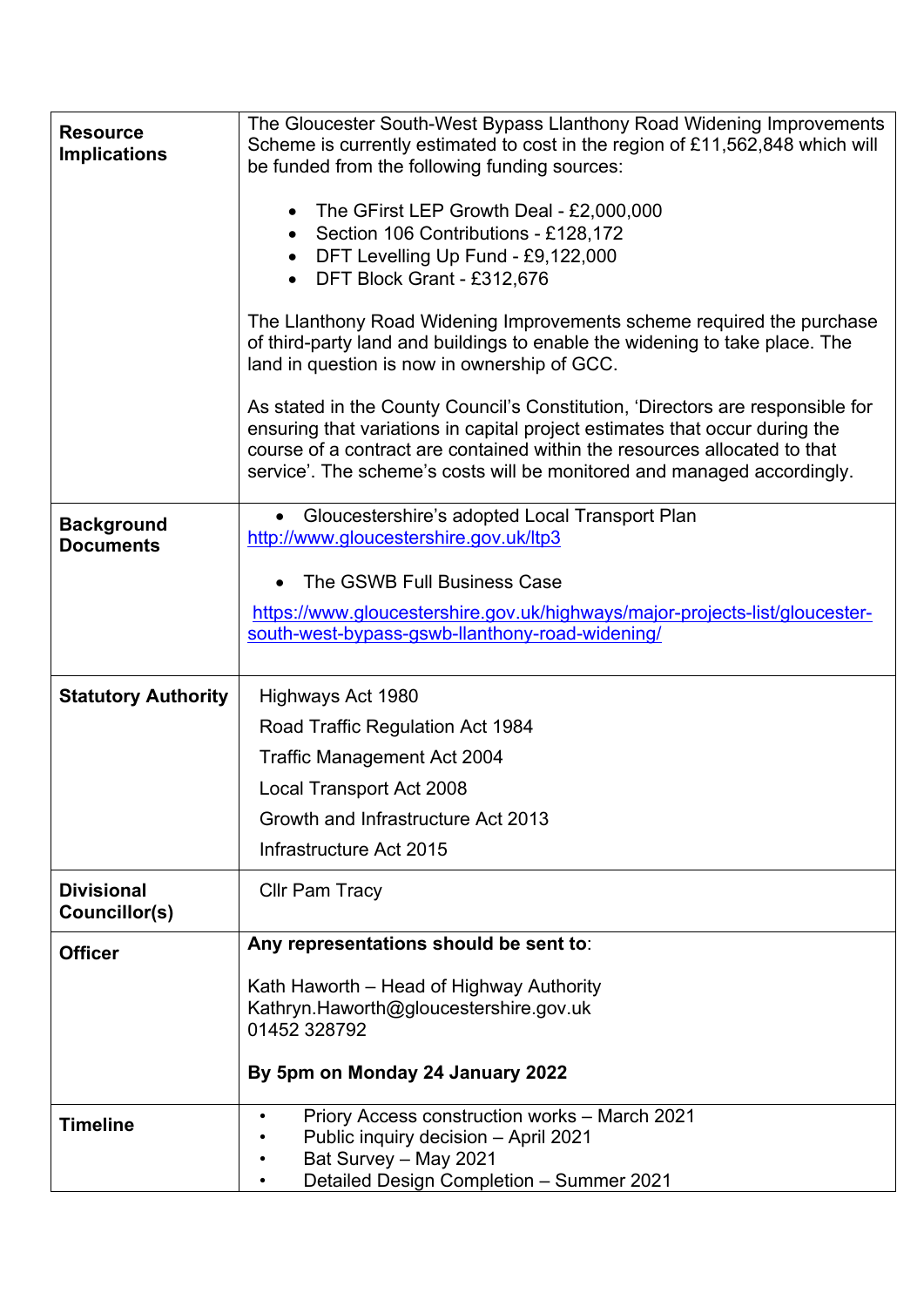| Demolition of Business Centre via AMPs team – Winter 2021 subject |                                            |
|-------------------------------------------------------------------|--------------------------------------------|
|                                                                   | resolution of leaseholder land agreements. |
|                                                                   | Site works - Early 2022                    |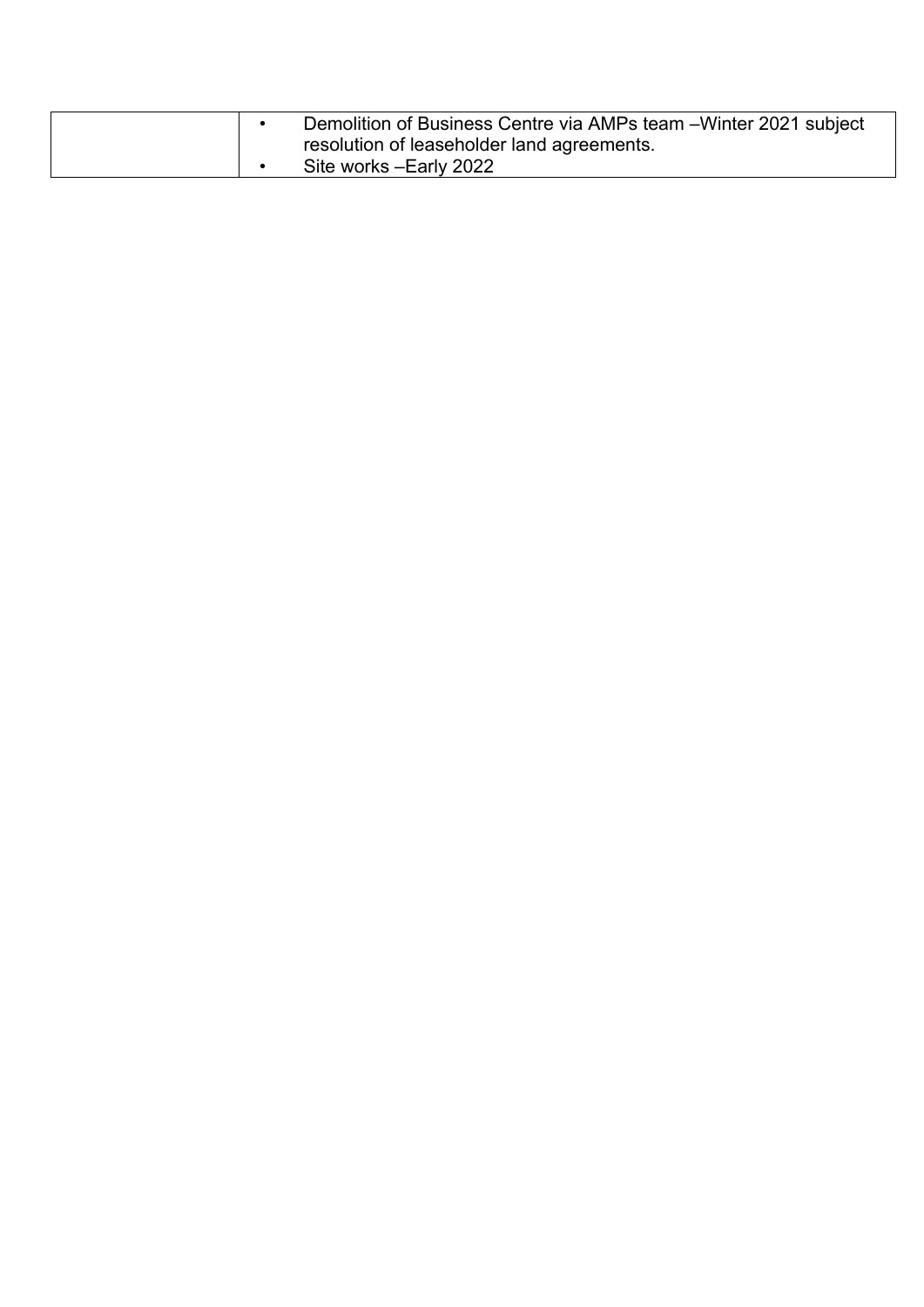# **Background**

- 1. The Llanthony Road section of the A430 Gloucester South West Bypass (GSWB) is the only section of the bypass yet to be improved. The road is a single carriageway which creates a bottleneck between Castlemeads Bridge and St Anne Way. The scheme should relieve the traffic congestion that often builds up at peak periods which affects the journeys of motorists using this strategic route and the businesses operating in the area.
- 2. To reduce congestion, the council is proposing to widen the road and add extra lanes in both directions, converting the road from single to dual carriageway. It will also be installing traffic signals with segregated cycle/pedestrian crossing facilities, at the Sudmeadow Road junction. Other improvements include segregated cycleway/pedestrian facilities in compliance with LTN 1/20, linking in with existing cycling infrastructure.
- 3. The scheme is included in the County Council's adopted Local Transport Plan 3 (2015- 2031).
- 4. The scheme has involved the acquisition of third-party land to enable the improvements to take place. The land in question is now in the ownership of GCC, with the land take requiring the demolition of a number of commercial buildings which are now vacant. The land acquisition was progressed via a negotiated settlement route in parallel to a compulsory purchase order (CPO) (a CPO was confirmed by the Secretary of State for Transport on 26 March 2021 following a virtual public inquiry). The purpose of this approach was to allow the flexibility of a mutually agreed settlement package for the businesses/property owners, but with the assurance of the CPO route in the event that Officers are unable to resolve the acquisition via the negotiated route.
- 5. In February 2017, Cabinet approved the recommendation for the County Council to underwrite the risk of the County Council not receiving all of the committed Growth Deal funding scheduled for 2018/19 thereby allowing the land acquisition to be brought forward from 2018/19 to 2017/18. Cabinet also approved the recommendation to commence land acquisition via Compulsory Purchase Order (CPO) in addition to negotiated settlement route allowing the land acquisition to commence in financial year 2017/18.
- 6. Since the original scheme was approved by Cabinet on 1st February 2017 Officers have engaged with land owners and businesses which has enabled the development of more accurate estimates of the value of the land and impact on businesses.
- 7. Structural surveys of the buildings required to be demolished have revealed that we would be required to demolish more than 50% of the original building. This combined with the assessment undertaken by AMPS regarding the cost options for demolition have confirmed that it is more cost effective to purchase the entire building plot, demolish the entire building and then sell the residual land. The council's preferred route for land acquisition was negotiated settlement with affected landowners. The council, has obtained a confirmed CPO which authorises the compulsory purchase of all land and rights necessary to complete the scheme. Despite the increase in costs the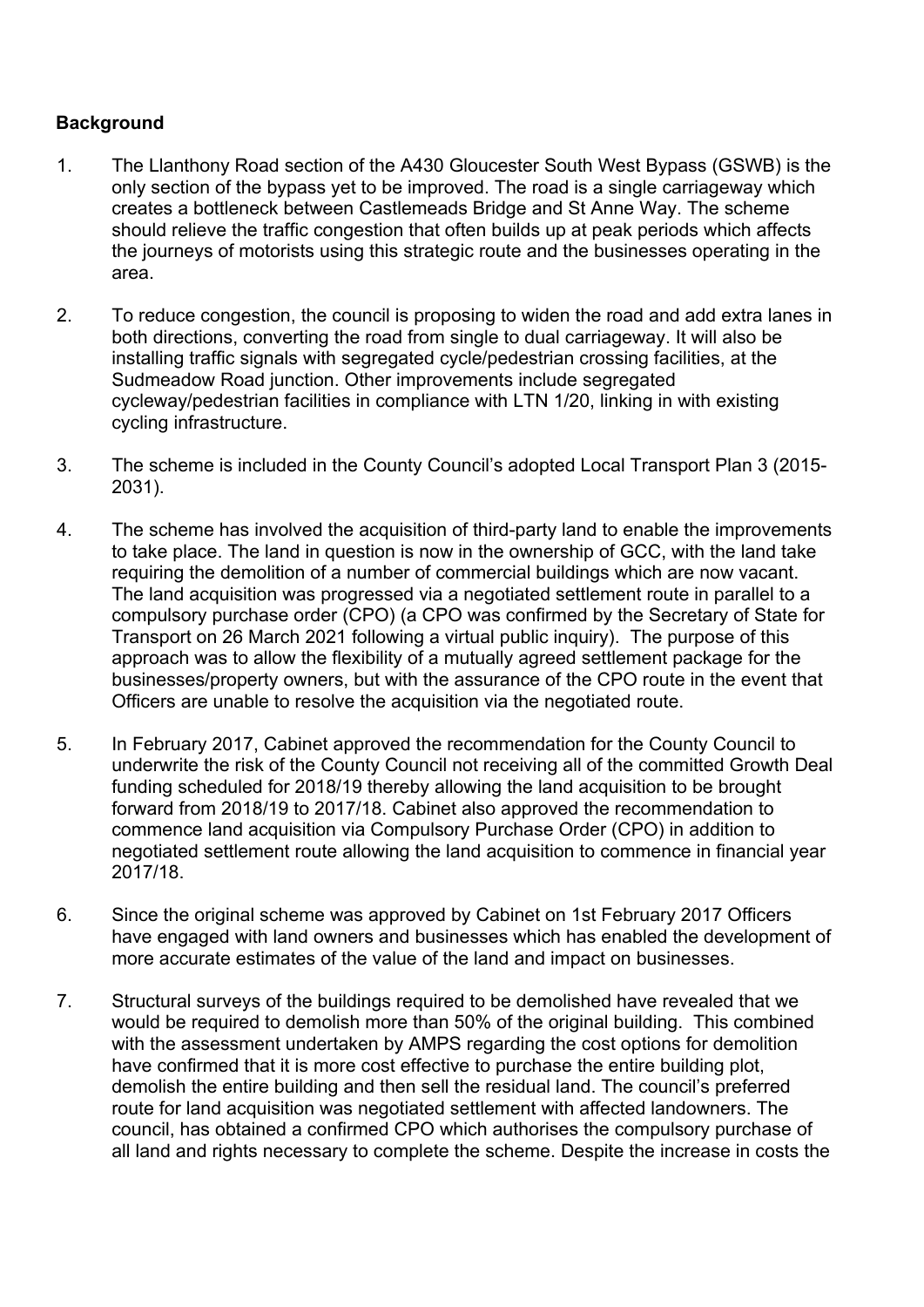Business case we have prepared to release the LEP funding still shows a Benefit Cost Ratio (BCR) of 12, which demonstrates the scheme delivers excellent value for money.

# **Options**

- 8. The options for the Cabinet Member are as follows:
	- Option A: To accept the Levelling Up Grant and to authorise the Head of Highway Authority to procure works for the Gloucester South West Bypass Llanthony Road Widening Improvements scheme in order to progress the scheme as set out in this report's recommendations; or
	- Option B: To decline the Levelling Up Grant and the authorisation to the Head of Highway Authority and suggest an alternative approach.

## **Risks**

- 9. An up to date risk register for the scheme exists and has been regularly updated in line with the GCC Risk Management process, in order to investigate, manage and mitigate key risks. The key risks can be summarised as follows:
	- a. Non-compliance with Cycle Infrastructure Design local transport note 1/20 (LTN 1/20); review of proposed cycleway provisions to ensure compliance with LTN 1/20, and to link proposed cycleway facilities with existing cycling infrastructure improvements between Llanthony and Elmbridge incorporating Gloucester's Local Cycling and Walking Infrastructure Plan (LCWIP). Requested Atkins undertake internal audit of design in accordance with LTN 1/20.
	- b. DfT Pinch Point Funding has been disbanded, making way for the DFT Levelling Up Fund (LUF). It brings together the Department for Transport, the Ministry for Housing, Communities and Local Government, and the Treasury to invest £4.8 billion in local infrastructure. It enables focus on high priority local projects which may have been out of the scope of more narrowly defined pots of funding. GCC have secured funding from the DFT Levelling Up Fund, this will enable GCC to meet the objectives of the project and the Local Transport Plan.
	- c. Overall, the risks are well understood and are being eliminated or mitigated as the project moves forward. There are, however, a number of risks open that could have an impact on the design and cost of the project. Securing the required land is the next critical step in managing the project's risk profile down. Risks will continue to be actively monitored and any significant changes affecting the scope of the project will be reported to the Lead Cabinet Member.

## **Financial implications**

The Gloucester South-West Bypass Llanthony Road Widening Improvements Scheme is currently estimated to cost £11,562,848 which will be funded from the following funding sources: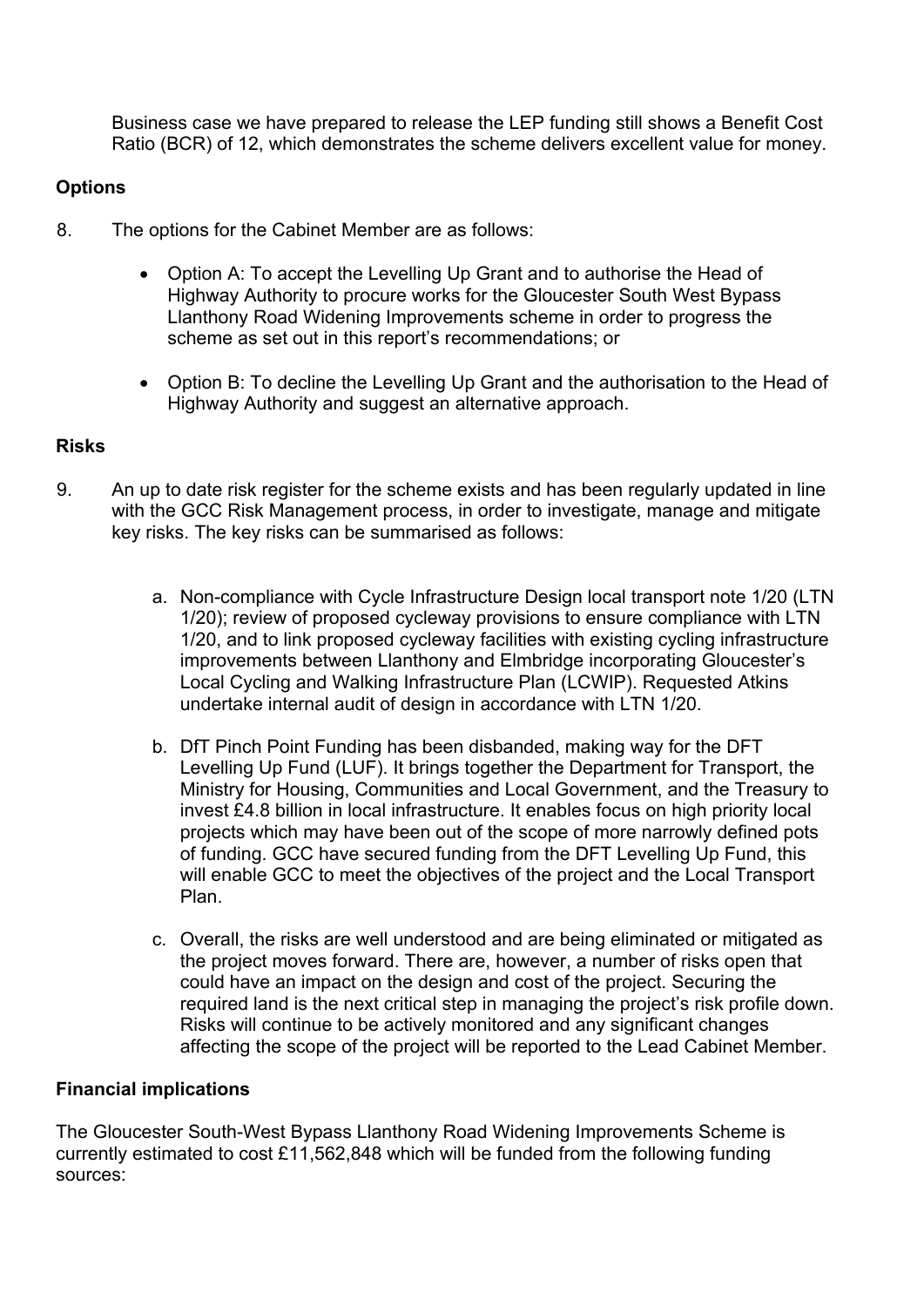- The GFirst LEP Growth Deal £2,000,000
- Section 106 contributions £128,172
- DFT Levelling Up Fund £9,122,000
- DFT Block Grant Funding £312,676

| <b>Spend Description</b>    | Spend       |
|-----------------------------|-------------|
| Design                      | £1,388,925  |
| Supervision and             | £496,000    |
| Management                  |             |
| Demolition                  | £213,996    |
| Asbestos                    | £312,848    |
| <b>Utility Diversions</b>   | £1,052,444  |
| <b>Contractor Prelims</b>   | £904,500    |
| Construction                | £2,177,731  |
| <b>Land Purchase</b>        | £4,130,000  |
| Priory                      | £35,466     |
| <b>Construction Mark Up</b> | £30,822     |
| <b>Risk</b>                 | £652,301    |
| LTN 1/20 Compliance         | £167,815    |
| Total                       | £11,562,848 |

Figure 1: Forecasted Scheme Costs

#### **Climate change implications**

Carbon Emissions Implications? Positive / Neutral / Negative

Vulnerable to climate change? Yes/ No / Maybe

### **Equality implications**

Has an Equalities Impact Assessment (EIA) been completed? Yes / No

- 10. The EIA (Appendix A) will be reviewed and updated on completion of work packages (i.e. on completion of design, procurement, on completion of construction, after opening, etc.) to ensure a continuing duty of regard for equality impacts on groups with protected characteristics. The strengthening actions identified in the Due Regard Statement include:
	- Monitoring scheme to ensure protected groups are well served. Monitoring of service users once in operation to identify if groups with protected characteristics are being discriminated against or if this scheme is advancing opportunities for these groups. This could be done through user surveys.
	- Prevent scheme construction from impacting the movement protected groups. Appropriate traffic management plan and information provision during construction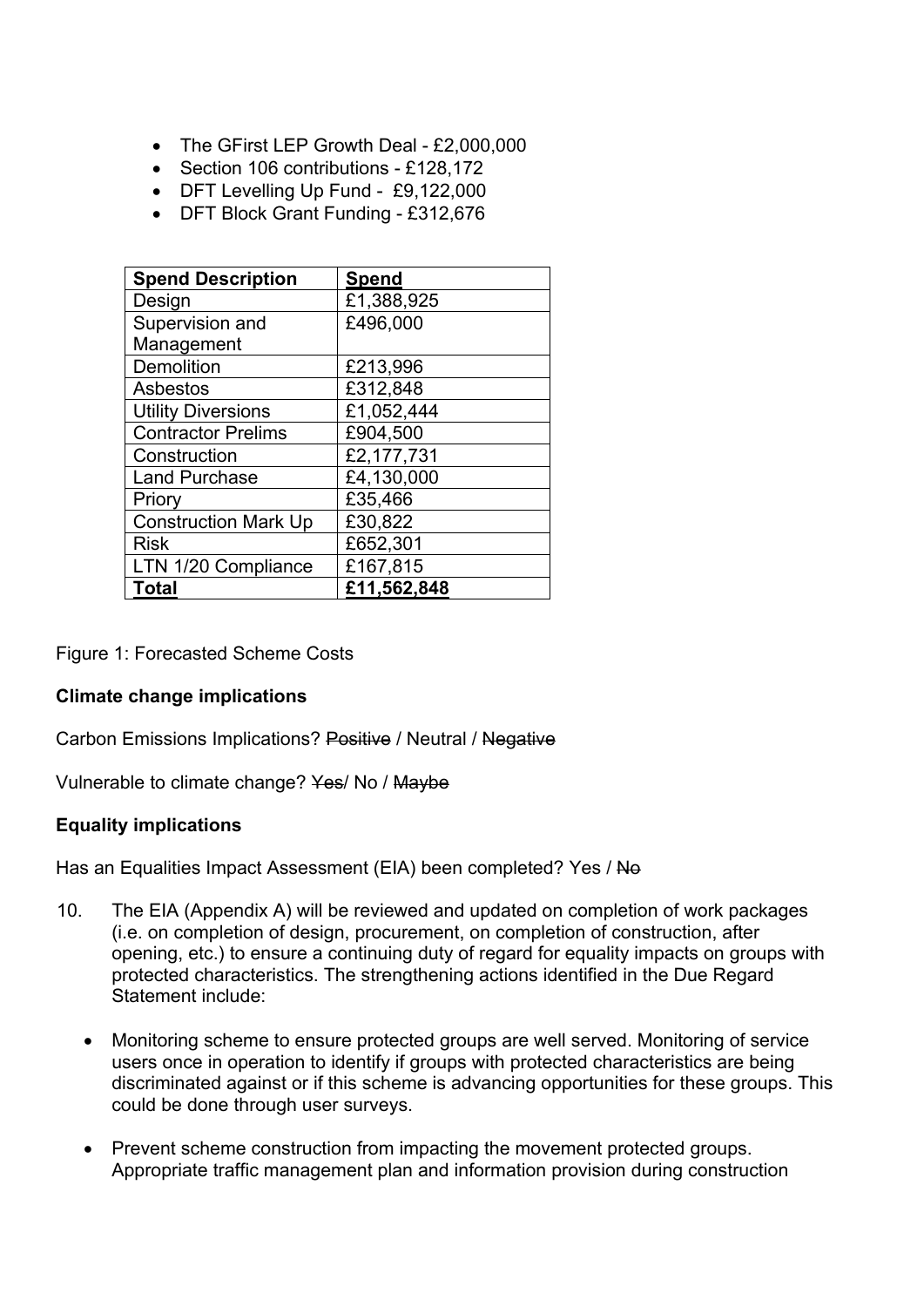stage to consider severance and obstruction issues for those with protected characteristics.

- Providing access to relevant information to all protected groups. Supply of equality and diversity policy details from external contractors involved in the provision of construction and operation services.
- 11. The EIA demonstrates that 'due regard' has been shown to the three aims of the public sector equality duty (section 149 of the Equality Act 2010) during the development of the 'policy'.
- 12. The Cabinet Member should read and consider the Equalities Impact Assessment in order to satisfy themselves as decision makers that due regard has been given.

### **Data Protection Impact Assessment (DPIA) implications**

A Data Protection Impact Assessment is not required.

13. During stages of the scheme (such as the public engagement survey), where data has been collected it will be anonymous and any personal data will be treated as confidential and in accordance with UK GDPR laws and Gloucestershire County Council's data protection policy.

### **Social value implications**

- 14. The Council will be using a new performance and evidence-based approach to Social Value, based on the National TOMs (Themes, Outcomes and Measures) which has been developed for the Council by the Social Value Portal. Tenderers will be required to propose credible targets against which performance (for the successful Tenderer) will be monitored. Tenderers are free to choose those measures that are proportional and relevant to their business and this specific contract. However, a key success factor for Tenderers will be to demonstrate the ability to deliver against the commitments made.
- 15. Tenderers will be required to provide the following as part of their tender:
	- a. A quantified Quantitative Social Value Proposal; and
	- b. A Qualitative Social Value Proposal providing evidence describing how the social value being proposed will be delivered against each of the measures offered.
- 16. The Council will make provision for these commitments in its contract with the winning Tenderer which will then be monitored and reported on periodically throughout the term of the contract.
- 17. The Council recognises that the process of measuring and delivering Social Value requires flexibility and a collaborative approach. Agreed Social Value commitments may require a certain amount of refinement as a result. A key requirement is the willingness of the provider to work openly and transparently with the Authority whilst bearing in mind that the overall value of Social Value commitments made must be delivered.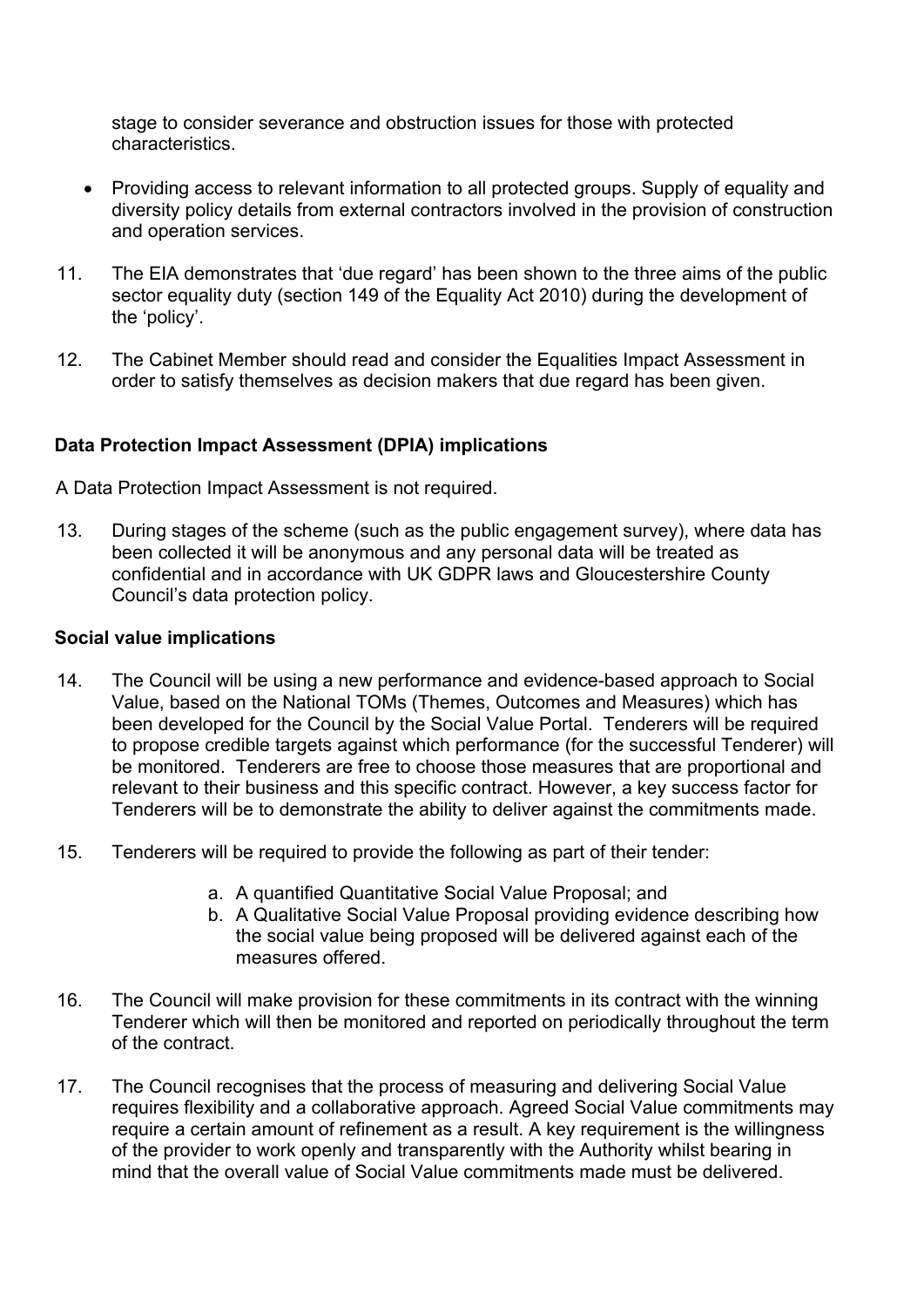18. Full details on the Social Value Portal and the National TOMs framework is available here <https://socialvalueportal.com/national-toms/>

### **Consultation feedback**

- 19. A comprehensive engagement exercise has been completed for the Gloucester South West Bypass Llanthony Road Widening Improvements; including press releases, letter drops, bulletins, emails to key stakeholders and public engagement events.
- 20. Two Public Share Events were undertaken in 2017 to cover Gloucester South West Bypass Llanthony Road Widening Improvements with approximately 250 attendees and 44 feedback forms completed.
- 21. Consultation has involved a full range of stakeholders, which has included:
	- GCC Cabinet Members
	- Local County Councillors
	- Gloucester City Council
	- Internal GCC consultees
	- GFirst LEP
	- Richard Graham MP for Gloucester
	- Residents, general public and businesses
- 22. Questionnaires were available to complete at the share events; a full breakdown of the responses and suggested feedback has been incorporated into the Full Business Case published on the project website: ([https://www.gloucestershire.gov.uk/media/1517716/llanthony-road-bypass-widening](https://www.gloucestershire.gov.uk/media/1517716/llanthony-road-bypass-widening-full-business-case-2018.pdf)[full-business-case-2018.pdf\)](https://www.gloucestershire.gov.uk/media/1517716/llanthony-road-bypass-widening-full-business-case-2018.pdf)
- 23. Two separate public share events were held for the proposed GSWB improvement scheme. One was held at Sainsbury's on St Ann's way on Wednesday 5th of July 2017, and the second at Gordon League Rugby Football Club, Hempsted on Tuesday the 11th July 2017. Over the two events there was an estimated 250 attendees, of which Amey received 44 comment sheets.
- 24. The overall consensus of the feedback received was very positive, with support for the scheme and many felt this improvement was long overdue. The public were asked to provide feedback based around reducing traffic congestion and queues, improve journey times, increase capacity and improved safety and a reduction in accidents along the GSWB.
- 25. Key points and issues raised following the public share event to be reviewed and considered:
	- Safe pedestrian crossings throughout the scheme, provisions made for pedestrians and cyclist throughout the site.
	- Impact of road capacity on egress from side roads, this will be addressed by the phasing of the lights creating gaps in the traffic.